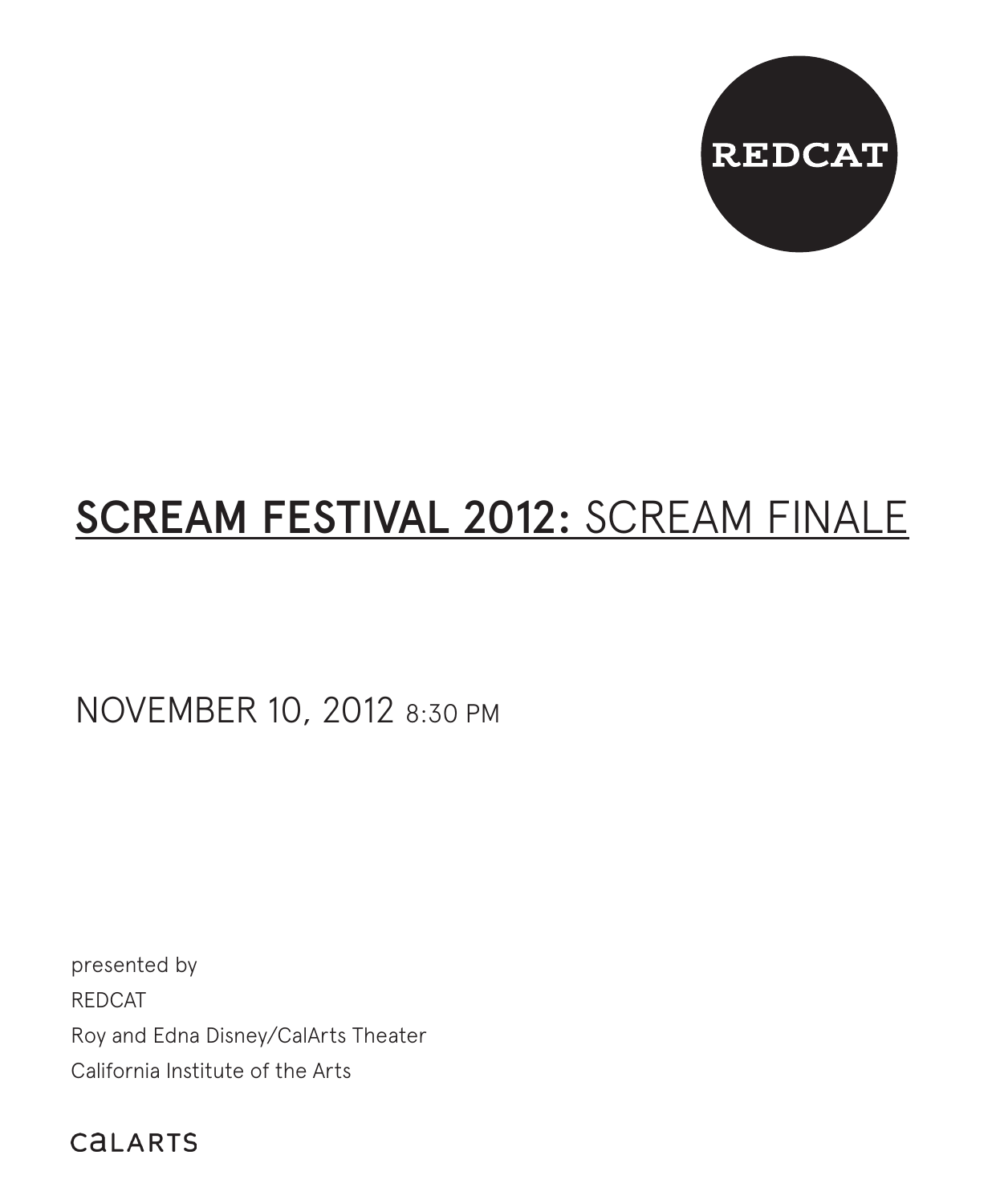# SCREAM FESTIVAL 2012: SCREAM FINALE

#### *FLOODSONGS* (2012) by Anne LeBaron

poems by Douglas Kearney

The Santa Clarita Master Chorale Chamber Ensemble Allan Robert Petker, Conductor and Artistic Director Stacey Smith, Leslie Garman, Cara Kowalczyk, sopranos Tonya Chrislu, Marybeth Margrave, Catherine Campbell, altos Andrew Heath, Bradbury Thurlow, Ed Intaglia, tenors John Fairbanks, Michael Andrews, Tom Brown, basses Phil Curtis, live electronics

### *PACIFIC LIGHT AND WATER/WU XING: CYCLE OF DESTRUCTION* (2005) by Ishmael Wadada Leo Smith, Barry Schrader

Wadada Leo Smith, trumpet

*—Intermission—*

### **Three movements from** *THE BARNUM MUSEUM* (2009–2012) by Barry Schrader

The Romanesque and Gothic Entranceways Chinese Kaleidoscopes The Chamber of False Things: Porphyry Figurines from Atlantis; Golden Cups from El Dorado; Water from the Fountain of Youth

## *FOUR LINES* (2001) by David Rosenboom

The Formalist Quartet: Mark Menzies, violin Andrew Tholl, violin Andrew McIntosh, viola Ashley Walters, cello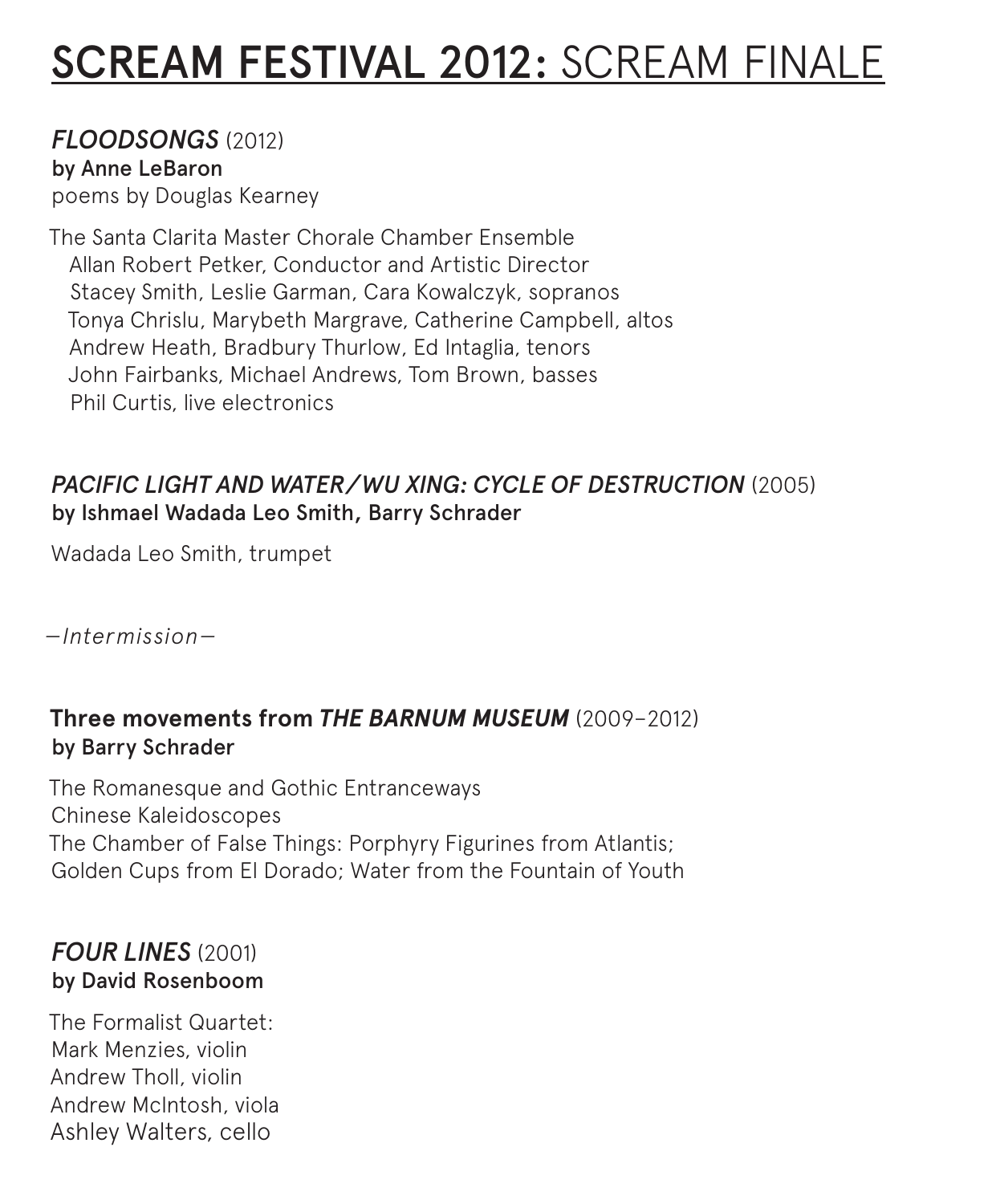## ABOUT THE WORKS

## *Floodsongs* (2012)

#### Anne Le Baron

*Floodsongs* sets three poems selected from a series of eight poems written by Douglas Kearney, all featuring creatures of watery abodes—rats, snakes, alligators, mosquitoes, frogs, seagulls, catfish, stray dogs. The poems I selected present a reptile, an insect, and an amphibian. The poem "Water Moccasin's Spiritual" riffs on the words of the iconic spiritual "Wade in the Water", increasingly "whiting out" the words on the page until only fragments of the original remain, hovering in a sea of calm white space. My setting of this poem was influenced by the visual and sonic ramifications of the gradually evaporating words. "Mosquitoes' Drinking Ditty," with its dizzying parade of homophones, permutations, and puns, evokes the feeding frenzy of a particularly vocal swarm of mosquitoes. Thanks to a long-standing obsession with frog and toad vocalizations, I was naturally drawn to "Bullfrog's Liturgy of the Eucharist," with its potent imagery ('my tongue of humming ghosts, my throat of burning eggs'). The live electronic processing (optional) functions to intensify the watery environment and expand the timbral resources of the chorus. The Solaris Vocal Ensemble commissioned and premiered *Floodsongs* on April 14, 2012 in the Seattle area. New World Records will soon issue a release of the recording made with Solaris, with Giselle Wyers conducting. —Anne LeBaron

#### *Pacific Light and Water/Wu Xing: Cycle of Destruction* (2005) Ishmael Wadada Leo Smith, Barry Schrader

In early 2005, I was approached by the remarkable composer/performer Ishmael Wadada Leo Smith to create what he calls an "overlay" work. This is a work in which he would create a composed/ improvisational performance on the trumpet against a fixed electronic piece that I had made. This overlay concept allowed each of us to create a piece simultaneously and then Wadada would perform his over mine, allowing the fixed structure to influence his performance. Wadada's side of this unusual duet was *Pacific Light and Water*, and we had an early discussion about what we would do during which Wadada gave me a drawing he made depicting the various frequencies of light that would filter through the Pacific ocean at different depths. My mind was filled with things Chinese at that moment from all of the research and work I had been doing on *Monkey King*, which I had already started composing, and so the water idea led to using the Chinese concept of "wu xing", of which water is one of the five elements (metal, wood, earth, water, fire). These are usually ordered in one of two ways: the cycle of birth, which ends with water, and the cycle of destruction, which ends with fire. I chose the latter for this piece, and, at Wadada's request, created a graphic score for him to follow the electronic music. What you'll hear in tonight's performance, then, is a rare combination of compositional approaches and means, blended into a unified whole.

—Barry Schrader

#### Three movements from *The Barnum Museum* (2009–2012) Barry Schrader

P. T. Barnum established two museums in New York City in the nineteenth century. Barnum's American Museum was on the corner of Broadway and Ann Street from January 1, 1842 to July 13, 1865 until it burned to the ground. Barnum built a second museum soon after, but it was also destroyed by fire in 1868. The attractions made the venue a combination of a zoo, museum, lecture hall, wax museum, theatre, and freak show. At its peak, the museum was open fifteen hours a day and had as many as fifteen thousand visitors daily.

The music of *The Barnum Museum* is based not on the actual historical museums, but rather on the short story *The Barnum Museum* by Pulitzer Prize-winning author Steven Millhauser. Millhauser's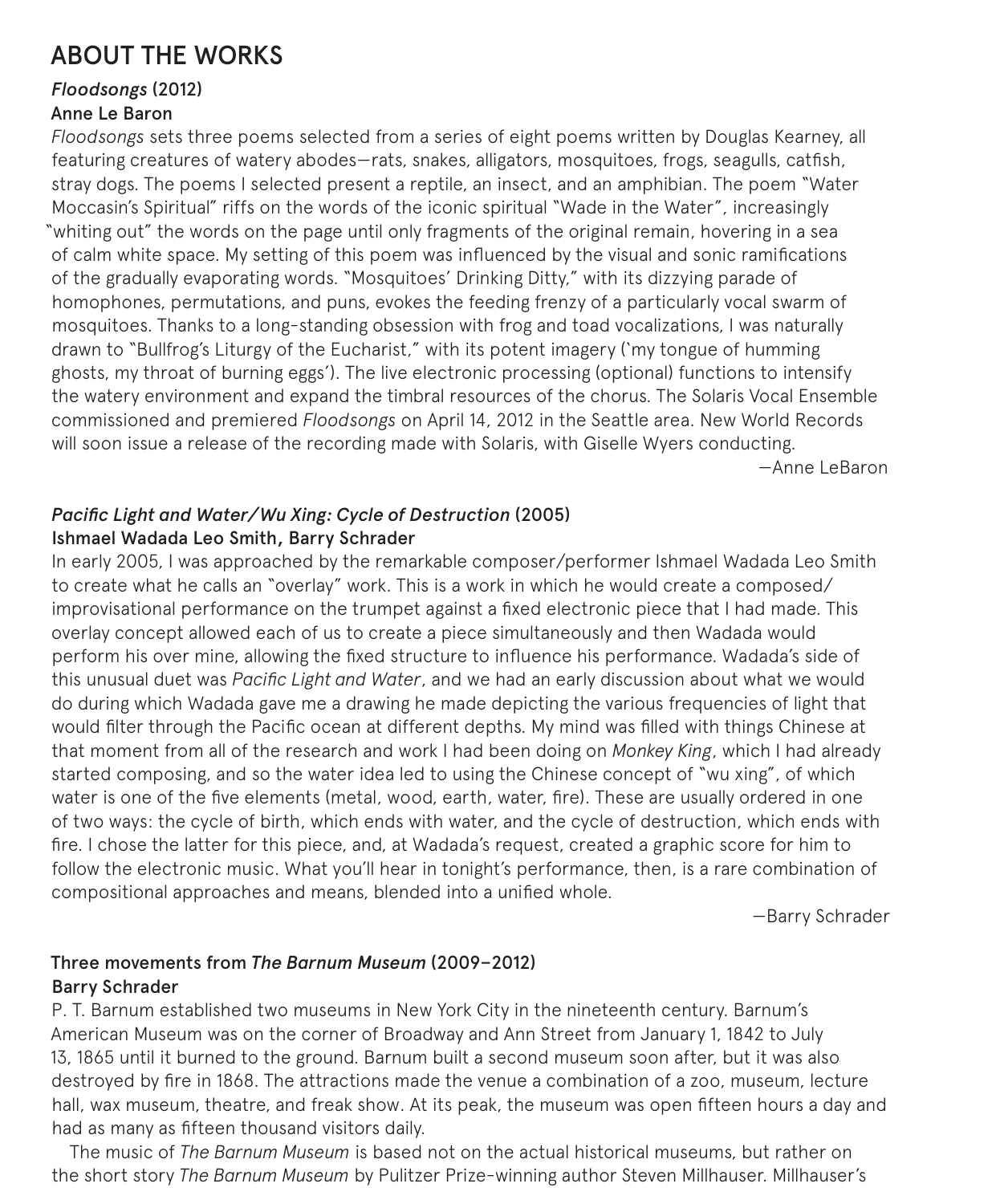story is a description of a Barnum Museum of the imagination, much more elaborate and fantastic than the museums of historical reality. I have taken several of Millhauser's ideas and used them as the bases for creating musical works. While these pieces are, in a general sense, programmatic, they fall more correctly, I think, into the traditional genre of tone poems. Millhauser presents many ideas, with or without elaboration, and I have let my imagination take off from what he has or has not said about things that never existed. The sound material is all-electronic, created in the computer, and no acoustic sound files are used. In this and other ways, the music follows Millhauser's paths leading to the plausible impossible.

And now, you are ready for your journey through *The Barnum Museum*. The first decision you must make when visiting The Barnum Museum is which doorway to use. There are two: The Romanesque and Gothic Entranceways. The Romanesque entrance is a large rounded arch, several stories high, with massive vaulting and heavy columns. Some of the stones used in this arch are said to have come from an early incarnation of the monastery Santa Maria de Montserrat in Catalonia, and it is rumored that you can hear the echoes of chants dedicated to The Virgin as you pass through this portal. Perhaps you wish to enter through The Gothic entrance with its high, soaring, pointed arches, and impressive moldings around the great doors that are elaborately decorated with sculpted medieval dancing figures. Gothic dance music seems to echo through the stones as you cross the threshold by this entrance.

The next room you enter is quite small, and contains a variety of Chinese Kaleidoscopes. You have never seen a Chinese kaleidoscope before and, as you bring the eyepiece close, you initially see what you expect: countless colors of glass and jewels tumbling to form beautiful and unpredictable geometric designs that seem to circle around and around your new world of vision. Then, unexpectedly, you see a dragon, in brilliant red and breathing gold fire, slowly rise from the bottom of the circle and disappear through the top. You are astonished by this and shortly look away from the kaleidoscope, but when you return your eye to gaze again, you see a brilliant display of every color imaginable, sparkling in an impossible dance that dissipates into blackness.

You now move to The Chamber of False Things, itself containing many rooms. You first visit the Porphyry Figurines from Atlantis, which are arranged in a large glass case. These figurines are said to have come from the Garden of Cleito, the wife of Poseidon and mother of Atlas, for whom Poseidon built an elaborate park on the island of Atlantis. As you look at the figurines, depicting gods, goddesses, and animals of ancient myth, their muted purples, greens, and coppers, flecked with magical pieces of glitter, impress you. As you stare at the figurines, you can almost imagine the gleaming and glancing of disturbed water, rising yet again to plunge Atlantis into the depths.

Your next visit in the Chamber of False Things is the exhibit of the Golden Cups from El Dorado. These are said to have come from a three-thousand-year-old pre-Inca ceremonial center in Peru. Found in a large tunnel underneath an ancient pyramid, the Golden Cups from El Dorado are believed to be part of a primeval ritual in which narcotized youths were taken underground and presented with the sounds and sights of the gods. Using torches, the light casting grotesque shadows on the stone walls, and sounding trumpets of silver and flutes of bone and wood, their calls echoing around the circular tunnel, the priests would put on a show intended to terrify those chosen for sacrifice. The victims were then led to the top of the pyramid, accompanied by the sounds of drums, percussion, and conch shells where they were ritually slaughtered. The blood of the chosen was caught in the golden cups as it poured from their bodies down the sides of the pyramid, as flutes and conch horns sounded yet again. As you look closely at the Golden Cups from El Dorado, you notice tinges of red that stain the hearts of the chalices.

As you move away from the golden cups, you notice a faint but gleaming distant light that seems to shimmer in a liquid way. As you move closer, you see that this is a large fountain, illuminated from above and below, with a marquee that states it is Water from the Fountain of Youth. As you move closer to the fountain, you notice a sweetness in the air, a sense of ionic well-being, as after a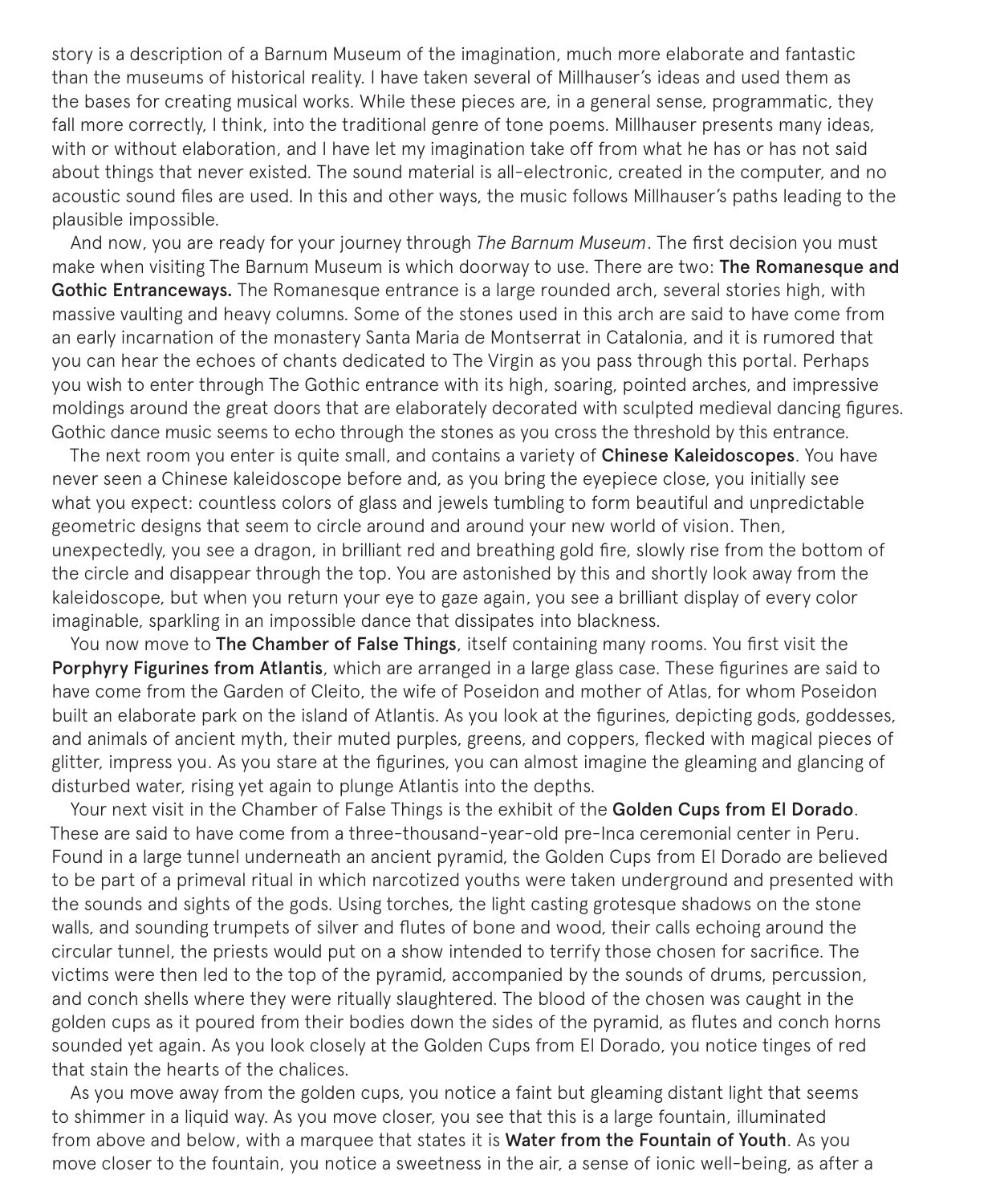rainstorm. Staring at the water in the fountain, you feel as though it is speaking to you, voicing some unbelievable and primordial promise. You begin to wonder if, indeed, the articles in The Chamber of False Things are really counterfeits, or are they really things so ancient and valuable that the only safe way to exhibit them is to falsely proclaim them as fakes? After all, you reason, if such things as mermaids, griffins, and flying carpets can exist, why can there not be a real Fountain of Youth? As you consider this and stare ever more deeply into the fountain's waters, you are convinced that if only you can touch the water, perhaps even taste the water, you will be changed forever into something magnificent and eternal, instead of something paltry and fleeting. But as you reach to touch the water, an alarm sounds: it is the closing signal of The Barnum Museum. Quickly, you are moved away by the museum guards as you watch the Water from the Fountain of Youth seem to increase its flow and take on an internal glow. As you leave the museum, you promise yourself that you will return soon; you must return soon. Having experienced The Barnum Museum, mere reality will forever pale in comparison, and you vow to return to the Impossible as quickly as you can. The Summan Harry Schrader

# *Four Lines* (2001)

#### David Rosenboom

*Four Lines* arose as an extension of ideas from an earlier piece, *Two Lines* (1989). In part, both are about exploring the meaning of stability and instability in strict and open forms. Both also explore the concept, *doubling*. In *Two Lines*, two players perform a very difficult melodic line simultaneously, even though perfect synchrony is nearly impossible. In *Four Lines*, the idea is doubled again. Combining a written score with electronic parts that are realizations of the same lines turns two very complex musical lines into four. Unpredictable and fascinating musical details can result from superimposing multiple interpretations of common musical materials. Also, in this music, appreciating imperfections arising in the process, especially when great musicians apply extreme discipline in striving for the nearly impossible, is equally part of the joy.

The composing of *Four Lines* began with two electronic parts that were produced with a biofeedback system I developed that can measure auditory event related potentials (AERPs). These are transient impulses contained in brainwaves, the components of which follow the activation of parts of the brain engaged in processing information related to specific, singular, sensory events. In this case, the events are significant changes in sounds or sound textures. The system begins by producing sounds with stochastic methods, using probabilities, and then employs a simple model of sound perception to predict when and what kinds of sound changes in a particular context are likely to be associated with shifts of attention in the listener. A particular component of the AERP is used to confirm or deny the prediction. With confirmation, the probability that the kinds of sound changes associated with this event will occur again is increased. With denial, the same probability is decreased, and the sound forms evolve. The result is a self-organizing system from which an enormously varied landscape of musical forms can emerge. I have used it for many experiments and musical compositions. It has been called an *attention-dependent sonic environment* because, by interacting with the internal mechanisms associated with attention, one can both participate in directing the evolution of the sound forms or chose to simply be a part of this self-organizing process of attention mapping without volitional effort.

During certain sessions in which I performed with the system myself, I became fascinated with some particularly striking, though not necessarily comprehensible, temporal qualities that were arising in the musical lines. The contours of pitch, timbre and dynamics changes exhibited an inspiring juxtaposition of continuity and extremes outlining the time maps of these AERP events. As a way of studying them more, I recorded two such lines and translated the events initiating the synthesis of electronic sounds into the pitch and dynamic approximations of standard musical notation. The precise, relative placement of these events on a timeline was retained. The notation was then orchestrated for several different combinations of instruments.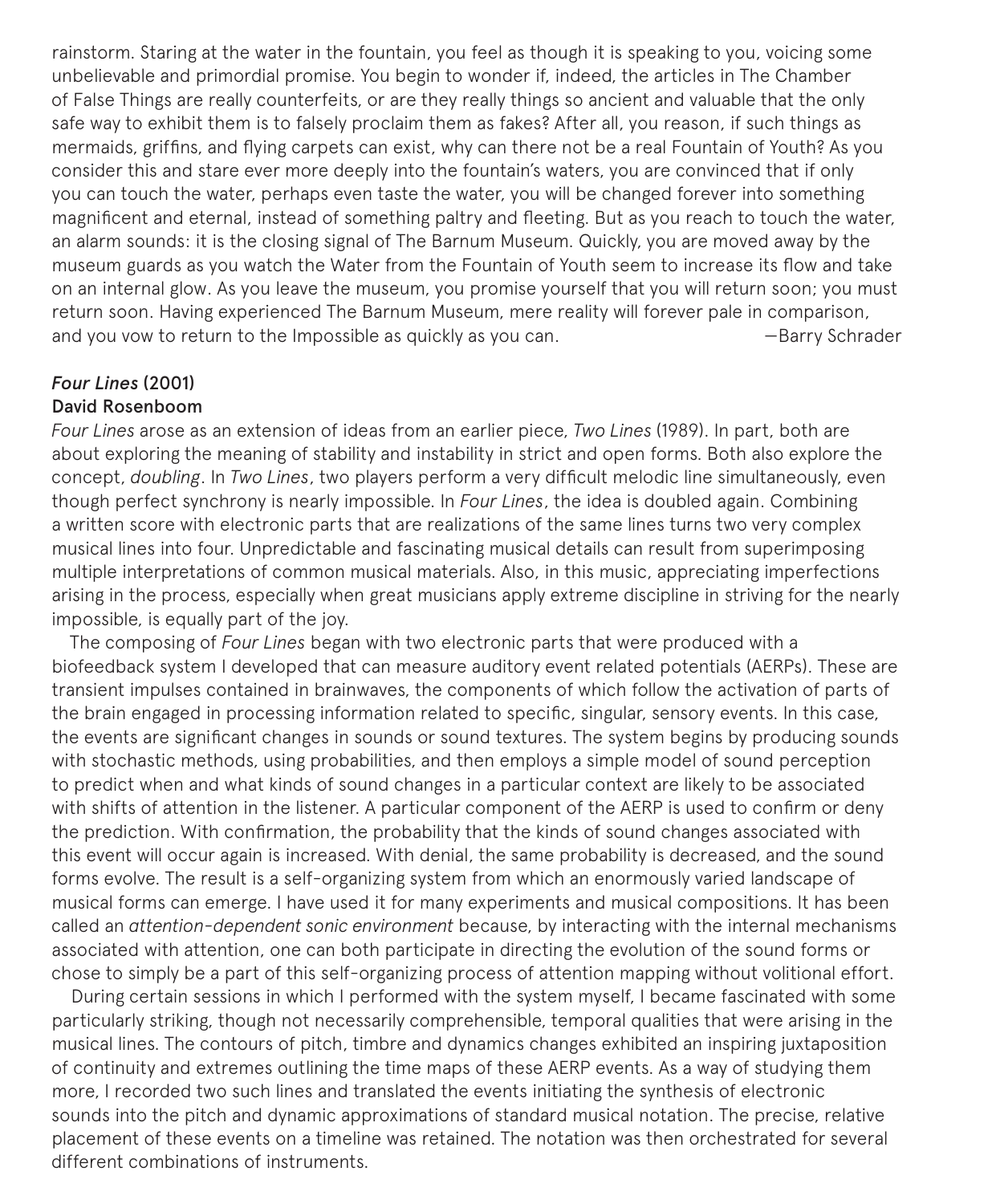The musicians play their parts in approximate synchrony with corresponding, electronic tracks, while listening for meaningful coincidences and overlapping resonances. They try to stay in sync as closely as possible, though perfection is not the object. By prior agreement and as desired, each player may depart from the score at a prearranged point to improvise a solo, making their own free relationships with the lines, while the other players continue with the score. The soloist then rejoins the score, also at a prearranged point.

Five versions have been arranged: 1) for two high-range and two low-range instruments or multiples of these pairs, 2) for two high-range instruments or multiples of two, 3) for two pianos or other keyboards or multiples of two, 4) for four Bb trumpets/piccolo trumpets or multiples of four, and 5) for string quartet. —D. Rosenboom February 12, 2006

## ABOUT THE ARTISTS

The Formalist Quartet is an ensemble dedicated to the performance of adventurous repertoire focusing on contemporary pieces and world premieres as well as exploring a diverse spectrum of early music and the standard repertoire. The quartet was born on the 100th birthday of Dmitri Shostakovich (September 25th, 2006) and since then has been playing frequently across the United States in concert halls, festivals, art galleries, cafes, and homes, including the Roy O. Disney Concert Hall at CalArts; REDCAT at Walt Disney Concert Hall, Los Angeles; the Wulf, Los Angeles; University of California, San Diego; Stanford University; University of Wisconsin, Milwaukee; the Flatfile Galleries, Chicago; University of Nevada, Reno; Cornelia Street Cafe, New York; MOSA Concert Series, New York; Princeton University; the Eagle Rock Center for the Arts; the Villa Aurora, Pacific Palisades; University of Maryland, Baltimore County; LISTEN/SPACE, New York; Hamiltonian Gallery, Washington DC; ArtSpace Herndon, Virginia; Villa Aurora, Pacific Palisades; and the Et Cetera New Music Festival. In 2010 the quartet appeared at the Reykjavic Arts Festival, Iceland. Their recordings include the epic *100 Cadences of Arthur Jarvinen*, music for several small films and pop records, and Kristian Ireland's *Clearing* on the <541> series through Innova records. This season the quartet is looking forward to performances throughout Southern California as they celebrate their 5th anniversary.

Douglas Kearney's first full-length collection of poems, *Fear, Some*, hit the shelves in 2006 (Red Hen Press). His second manuscript, *The Black Automaton*, was chosen by Catherine Wagner for the National Poetry Series and published by Fence Books in 2009. His collaborations with Anne LeBaron include the hyperoperas *Sucktion*, *Crescent City* and the song cycle, *Floodsongs*. Kearney is a recipient of a Whiting Writers' Award and a Coat Hanger award, along with several fellowships and residencies, including Cave Canem, Callaloo, Idyllwild and Los Angeles Contemporary Exhibitions. He teaches at California Institute of the Arts and Antioch.

Anne LeBaron's compositions embrace an exotic array of subjects encompassing vast reaches of space and time. Widely recognized for her work in instrumental, electronic, and performance realms, she has earned numerous awards and prizes, including a Guggenheim Foundation Fellowship, the Alpert Award in the Arts, a Fulbright Full Fellowship, two awards from the Rockefeller MAP Fund, and a Cultural Exchange International Grant from the City of Los Angeles Department of Cultural Affairs for the Silent Steppe Cantata.

As a Fulbright Scholar to Germany, LeBaron studied with György Ligeti and Mauricio Kagel, later completing her doctorate in composition at Columbia University, where she studied with Chou Wenchung and Mario Davidovsky. Her compositions have been written for nearly every contemporary genre and performed and broadcast throughout the U.S. and elsewhere, including Sweden, London, Paris, Hong Kong, Sydney, Berlin, Havana, Kyoto, Kazakhstan, and Vienna.

The Industry, a new experimental opera company based in Los Angeles, produced eleven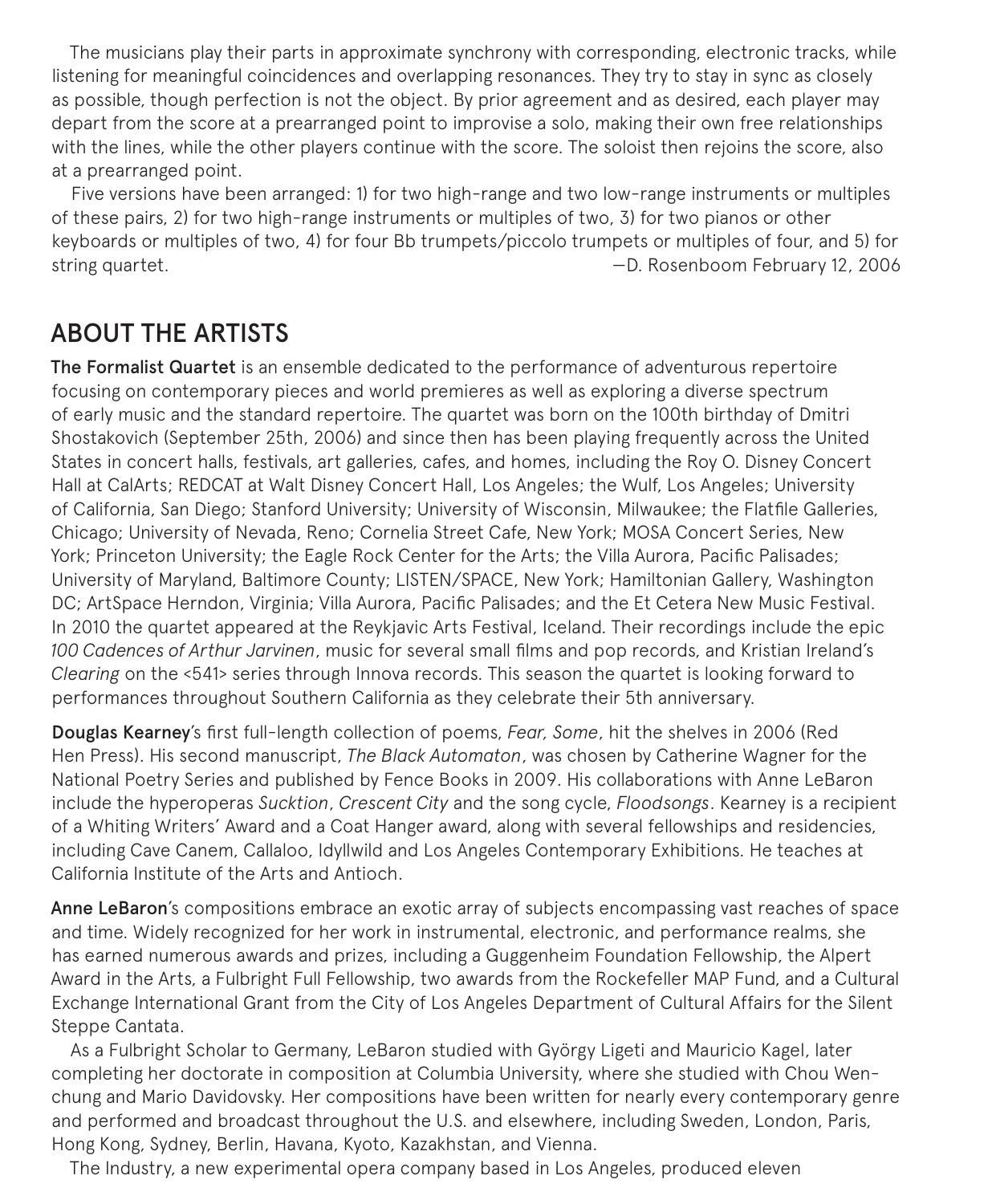performances of her most recent opera, *Crescent City*, in May, 2012. The critical response was overwhelmingly positive; Mark Swed, of the *Los Angeles Times*, called it "weirdly exuberant," and "breathtaking." Her one-woman cyborgopera, *Sucktion*, has been performed around Europe and the U.S., most recently in Vienna with Musikwerkstatt Wien.

An international collaborator, LeBaron wrote the *Silent Steppe Cantata*, music to texts by Kazakh writers spanning ten centuries for the Orchestra Sazgen Sazy, the State Opera Women's Chorus, and Kazakh tenor Timur Bekbosunov; the world premiere was in Astana, in 2011. Upcoming premieres include *Breathtails (13 Songs in 21 Breaths),* for baritone, shakuhachi, and string quartet, and *Some Things Should Not Move,* for soprano, flute, harp, and contrabass. LeBaron's works can be heard on recordings from labels such as New World Records, Mode, Music & Arts, and Innova. She teaches in the Herb Alpert School of Music Composition Program at the California Institute of the Arts.

David Rosenboom is a composer, performer, conductor, interdisciplinary artist, author and educator. He has explored ideas in his work about the spontaneous evolution of forms, languages for improvisation, new techniques in scoring for ensembles, cross-cultural collaborations, performance art, computer music systems, interactive multi-media, compositional algorithms, and extended musical interface with the human nervous system since the 1960s. His work is widely distributed and presented around the world and he is known as a pioneer in American experimental music.

Rosenboom has been Dean of the Herb Alpert School of Music and Conductor of the New Century Players at California Institute of the Arts since 1990 and was Co-Director of the Center for Experiments in Art, Information and Technology from 1990 to 1998. He studied at the University of Illinois with Salvatore Martirano, Kenneth Gaburo, and Soulima Stravinsky, among others, and has worked and taught in innovative institutions such as York University in Toronto, where he was Professor of Music and Interdisciplinary Studies; the University of Illinois, where he was awarded the prestigious George A. Miller Professorship; the Banff Center for the Arts; and the Aesthetic Research Centre of Canada.

His music, performances, and productions have been recorded on various labels, most recently on Centaur Records, Lovely Music Ltd., Cold Blue, Pogus Productions, Tzadik, Black Saint, and others. Examples of his recent projects include *Bell Solaris* (twelve movements for piano) and *Seeing the Small in the Large* (six movements for orchestra), both exploring new ideas about counterpoint and musical transformation; a recording project, *Chanteuse*, about new concepts in song forms; and other projects. He is co-author of the widely used computer software HMSL (Hierarchical Music Specification Language). He is working on a book about compositional models, entitled *Propositional Music*, and other writings in interdisciplinary topics combining neuroscience, music, cognition, selforganizing systems, evolution, and interstellar communication.

Barry Schrader has been acclaimed by the *Los Angeles Times* as "a composer born to the electronic medium," named "a seminal composer of electro-acoustic music" by Journal SEAMUS, and described by *Gramophone* as a composer of "approachable electronic music with a distinctive individual voice to reward the adventurous." *Computer Music Journal* states that Schrader's "music withstands the test of time and stands uniquely in the American electronic music genre." "There's a great sweep to Schrader's work that puts it more in line with ambitious large-scale electronic works by the likes of Stockhausen (*Hymnen*), Eloy (*Shanti*) and Henry (take your pick), a line that can be traced backwards to Mahler, Bruckner and Beethoven," writes the *Paris Transatlantic Magazine*. Schrader's compositions for electronics, dance, film, video, mixed media, live/electro-acoustic music combinations, and real-time computer performance have been presented throughout the world. He is the founder and the first president of SEAMUS (Society for Electro-Acoustic Music in the United States), the author of *Introduction to Electro-Acoustic Music*, and has written for numerous publications. He has been involved with the inauguration and operation of several concert series such as SCREAM (Southern California Resource for Electro-Acoustic Music), the Currents concert series at Theatre Vanguard